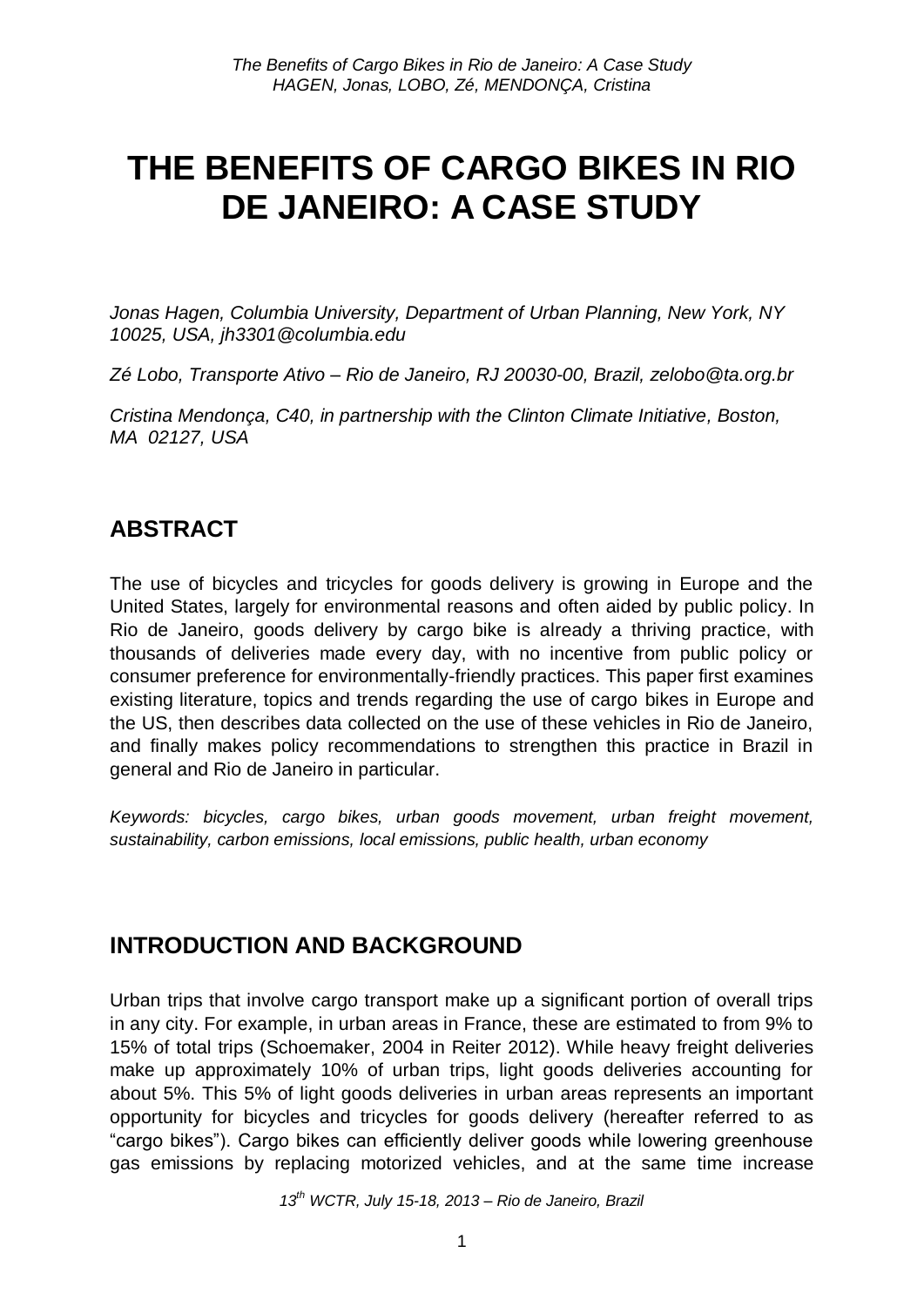available urban space, improve public health, reduce congestion, and generally improve quality of life in urban areas. We first review existing literature on the topic, then present data we collected on the very commonplace, but unheralded, practice of cargo bike delivery in Rio de Janeiro. We then compare cargo bike use in Rio to practices reviewed in other cities, and conclude with policy recommendations to preserve and encourage these vehicles in Rio de Janeiro and throughout Brazil.

### **Literature review: cargo bikes in Europe and the US**

Despite their enormous potential for reducing emissions, saving space and generally increasing quality of life in cities, scholarship on cargo bikes is sparse. Publications in recent years include, a report by Transport for London on the potential of cargo bikes (TfL, 2009), a paper submitted to Transit Research Board on the potential of delivery cycles in New York City (Conway et al., 2011), a baseline report establishing the potential emissions savings of cargo bikes (Reiter, 2012) and an action plan for promotion (Wrighton, 2012) produced by an EU-funded advocacy project named Cyclelogistics, and at least one journal article (O'Connor, 2011). Additional texts related to cargo bikes include at least three master's theses (Muhlbacher, 2010, Riehle, 2012, Weirich, 2012), and a paper submitted to Transportation Research Board in 2012 (Conway et al., 2011).

Cargo bikes are bicycles and tricycles that are used to carry and deliver goods. Most of these have been designed or retrofitted to carry goods, and are propelled by human power, although some electric-assist bikes are used. Generally speaking, the upper limit of the freight carried is 250 kilos (551 lbs).

Reiter identifies the following types of urban goods transport:

- State postal companies and commercial parcel delivery services and haulage firms. After delivery to an urban distribution center, the "last mile" is often the most expensive (ITDP, 2010) and logistically challenging part of goods delivery.
- Deliveries of merchants (wholesale and retail), goods producers and services, e.g., pharmacies and dry cleaners.
- Services carried out on-site, such as by craftspeople or park maintenance.
- Trips by private individuals, including necessary trips (e.g., grocery shopping), but also leisure trips, including clothing shopping.

The literature reviewed for this paper mentioned the following advantages of cargo bikes vis-à-vis motorized options (in most cases, cars or vans) used for deliveries: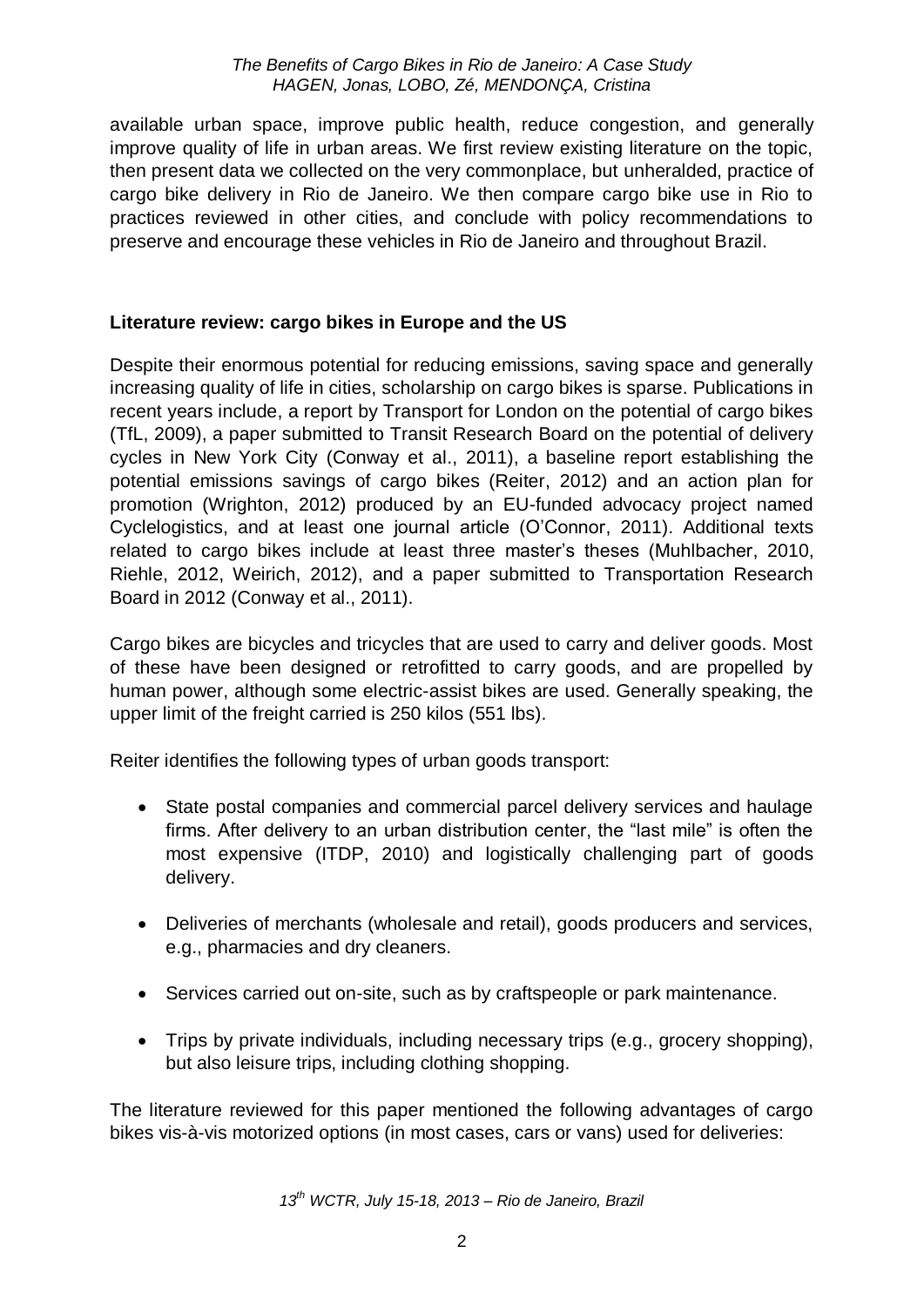*Lower costs associated with vehicles* – these included purchase, maintenance, and running costs. Running costs include fuel, taxes, insurance, storage and depreciation. Also included here are lower costs for parking (advantageous where parking is metered and fines are given to improperly parked vehicles). Not paying user fees is an advantage in cities like London, which congestion charges and a Low Emissions Zone, where trucks that do not meet a stringent particulate matter emissions standard face a high penalty for circulation in the area (NYMTC, 1997, in Conway, 2011) Paris has restricted the circulation of trucks with areas greater than 29 m2 (312 ft2) to between 10 PM and 7 AM.

*Increased access for goods delivery* – cargo bikes find on-street parking much more easily than vans, and can also be parked on sidewalks, often greatly reducing delivery time. Also, during rush hours, cycles often out-perform motorized vehicles that are stuck in traffic. Motor vehicle speeds during business hours in Manhattan average 15 kmph (9.3 mph), with even lower speeds downtown and in midtown (NYCDOT, 2011, in Conway, 2011), with similar speeds in Paris and London. Cargo bikes, which can travel up to about 20 kmph (12.6 mph), can overtake cars and vans, especially in areas with robust bicycle infrastructure, including physically segregated bike lanes.

*Environmental benefits* – Cargo bikes emit zero greenhouse gasses and local pollutants, leading to substantial emissions savings. According to the French cargo bike delivery company La Petite Reine, it avoids 203 metric tons (447,500 lbs) of CO2 emissions with one year of cargo bike delivery, while a study of London deliveries estimated a 62 % reduction in CO2 emissions per parcel (Gnewt company website), and a company in Portland (US) estimates savings in CO2 emissions of 24.5 metric tons (54,000 lbs) (B-line company website, in Conway 2011).

*Lower infrastructure costs* – while motorized vehicles, and particularly heavy trucks, can cause substantial damage to roads and bridges, requiring expensive maintenance regimes, cargo bikes incur relatively miniscule infrastructure costs.

*Safety* – Conway et al. point out that reducing the amount of heavy trucks and vans on city streets can lead to reductions in pedestrian and cyclist deaths and injuries.

*"Green" image* – The companies servicing Paris and London that use cargo bikes use the eco-friendly aspect of their business to attract clients and improve revenue streams. Both sell the advertising space on the cargo bikes and emphasize their environmentally-friendly business model on their websites (La Petite Reine and Gnewt Homepages). Gnewt's website showcases the prizes it has won for "green" business innovation.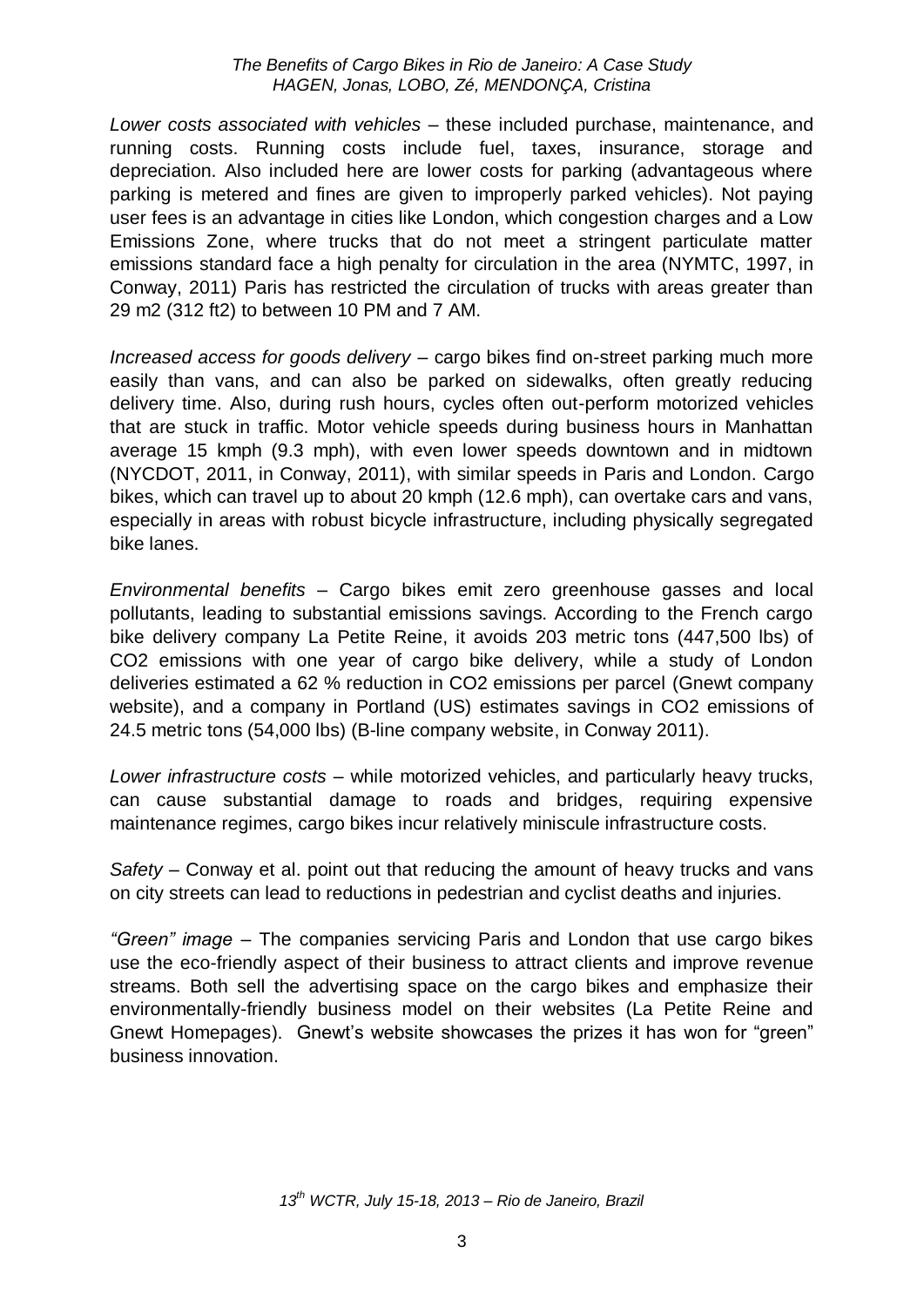### *Current use and potential*

Transport of goods by bicycle by consumers (e.g., bringing groceries from the market to home) is currently a common practice in countries with high bike modal share, including Holland, Denmark and Germany. In other European and US cities, freight transport companies have adopted cycles for last-mile deliveries, and/or companies have been created specifically to transport goods via cycle.

In Paris and London, Urban Micro-Consolidation Centers (UMC), areas where freight is delivered by truck for distribution via cargo bike and van, have been set up, boosting cargo bike deliveries (Conway, 2011). In Paris, the UMC was established by a city government-led effort, and three third-party logistics carriers deliver packages there, which are distributed via cargo tricycle by a firm called La Petite Reine, established in 2003. In addition, La Petite Reine delivers goods for food, electronics and pharmaceutical distributers, as well as grocery stores, e-commerce, and other small businesses. Besides its operations in Paris, the firm is established in Bordeaux, Lyon and Toulouse, and delivers approximately one million packages per year (La Petite Reine website).

The UMC in London was established in 2009, and a major office-supply company hired Gnewt Cargo to make last mile deliveries. Gnewt Cargo has since added several other clients and employ 15 staff, and use 6 tricycles and 3 electric vans to deliver 4,500 parcels each week.

Cargo bikes have also proliferated in the US in recent years. In New York City, Revolution Rickshaws performs deliveries for small, local, "green" businesses, such as organic food restaurants, and completes 50-60 deliveries per day with 10 cargo tricycles. Other similar businesses include Zipments, a company that acts as a broker between independent bicycle couriers (75% the company`s deliveries) and cargo bike operators (20%) (Miller 2013). In 2012, Zipments received a \$200,000 investment from the municipal government's New York City Economic Development Corporation and private venture capitalists (Katz 2012). Cargo bike delivery services also exist in Berkley, California (Pedalexpress homepage, in Conway, 2011), Eugene (Pedalers Express webpage) and Portland (B-line homepage in Conway, 2011), Oregon, as well as in Boston (Metro Pedal Power homepage in Conway, 2011), Philadelphia (Pedal Co-op homepage in Conway, 2011) and Alexandria, Virginia (homepage in Conway, 2011).

Reiter considers that 25 % of all trips carrying cargo in European cities could be carried out by cargo bikes. Most of this (20 % of all urban trips) is represented by passenger transport with goods movement (e.g., grocery shopping, leisure with sports equipment), while 5 % of total urban freight/goods transport in Europe could be completed by cargo bike. A travel distance of 7 kilometres was used, and the load considered was more than a handbag but less than 200 kg. This would require a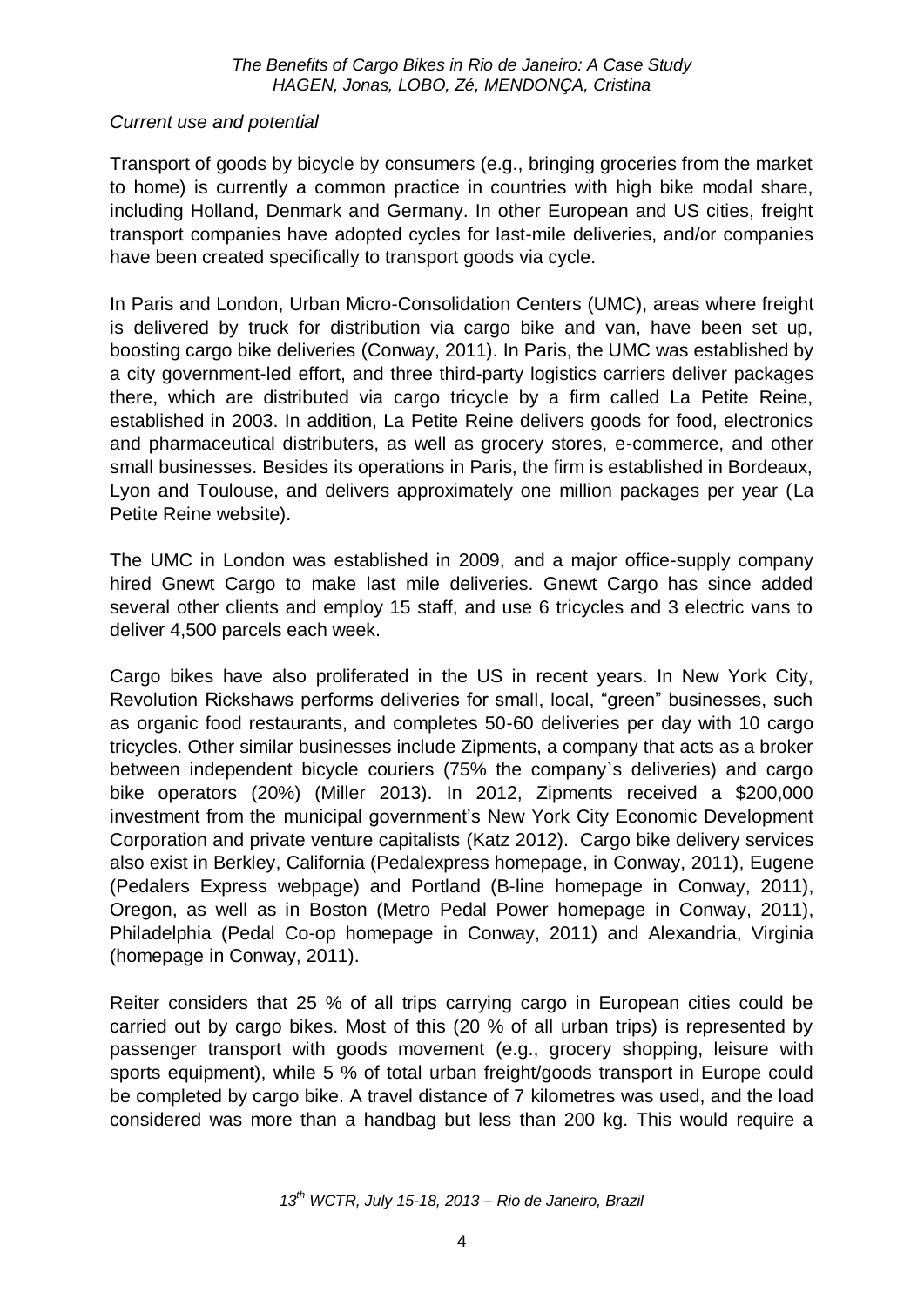modal shift from motorized to cargo bikes of 17 % for private trips involving goods transport, and 8 % of urban good delivery by professional services.

# **CARGO BIKES IN RIO DE JANEIRO**

<u>.</u>

Every day, thousands of cargo bikes circulate in the city of Rio de Janeiro. The use of these vehicles provides multiple benefits for the city compared to motor vehicles (vans and motorcycles), including lower emissions of greenhouse gases and local pollutants. Further, we suspect that these vehicles lead to fewer traffic deaths and injuries, increased profitability of commercial activities, and greater availability of urban space.

We present data on this mode of transport for delivery services in Rio de Janeiro, based on a case study in the neighborhood of Copacabana and complemented with data from the neighborhoods of Tijuca, Jacarepaguá and Santa Cruz. After quantifying the benefits to the city in terms of emissions, we outline other possible benefits proposes recommendations for increasing cycling in general, and cargo bikes in particular, in Rio de Janeiro and other cities.<sup>1</sup>

As the number of motorized vehicles in Brazilian cities increases, freight distribution in urban centers is becoming more challenging. Larger volumes of motorized vehicle travel have led to increased traffic congestion, and negatively impacted the environment and public health. In addition, commercial establishments are constantly reducing the size of their stocks (usually due to the rising cost of space), necessitating more frequent deliveries of stocks, and thus increasing the number of delivery vehicles and trips (Portugal, 2007).

We conducted a survey of businesses that use cargo bikes for delivery services in the neighborhood of Copacabana, the most densely populated neighborhood of Rio de Janeiro and Brazil (35,705 inhabitants/km<sup>2</sup>, IBGE, 2010). The study was carried out between December 2010 and January 2011, over a total of approximately 40 days.

Copacabana was divided into four regions and all the shops were visited to confirm the use of bike for delivery. If the bike service existed, the researcher interviewed the manager or another employee or even the cyclists, to collect the following data: type

 $1$  The field data on cargo bikes in Rio de Janeiro was collected for a collaborative project funded by the Brazilian NGO Transporte Ativo and ITDP (Institute for Transportation and Development Policy), and also had the support of the Clinton Climate Initiative to calculate the estimated emission reduction of pollutants and greenhouse gases. The findings of the field studies were released in a paper Retrieved at the Transporte Ativo website [\(http://www.ta.org.br/contagens/carga.pdf\)](http://www.ta.org.br/contagens/carga.pdf) in February 2011, and presented at the ANTP Congress in Rio de Janeiro in October 2011.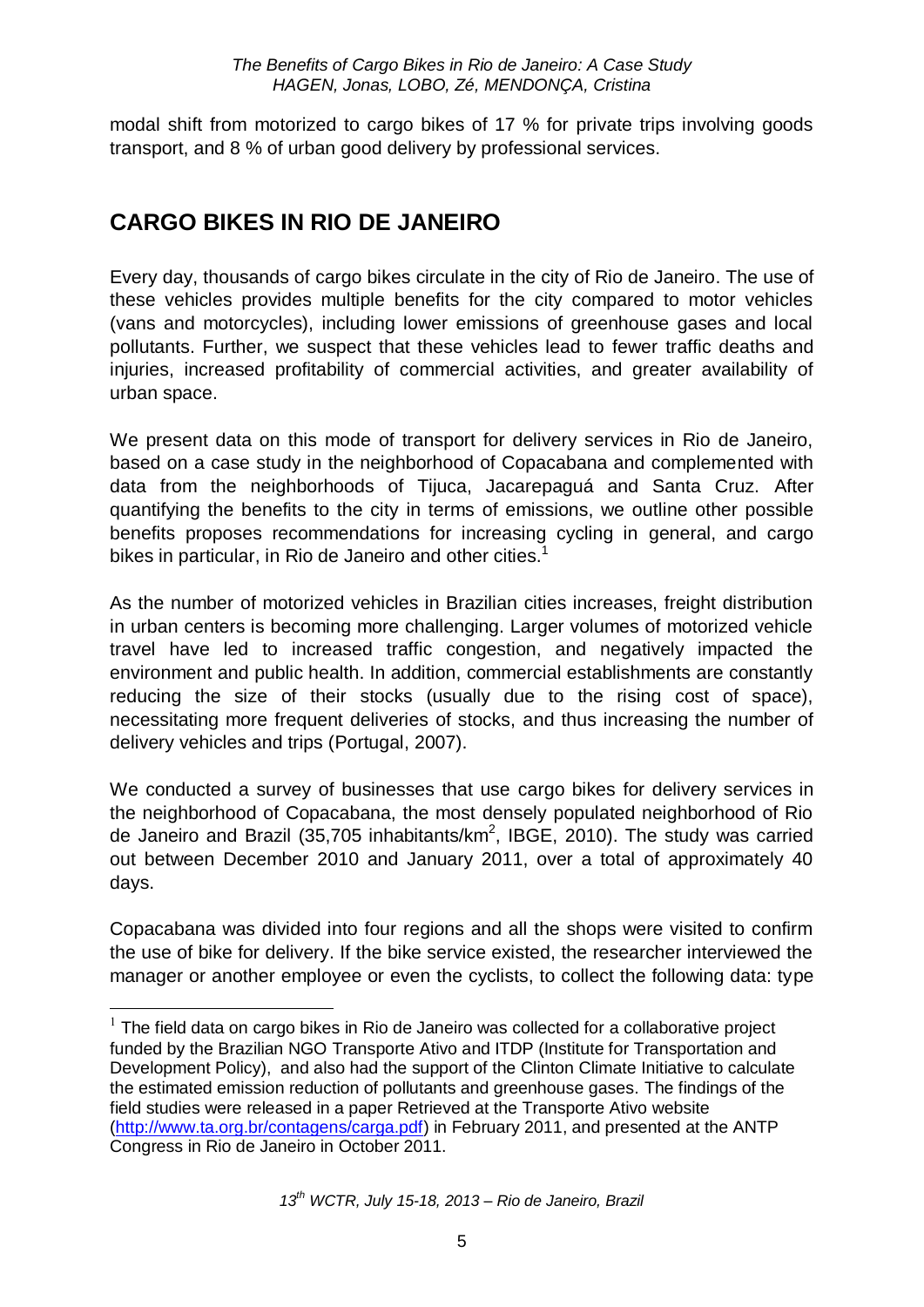of establishment, type of vehicle (regular bicycle, cargo bicycle and / or tricycle), amount of cargo bike, cyclists and deliveries per day, range of delivery and owner of the cargo bike.

A complementary survey conducted in January 2011 identified qualitative data on the use of bicycles for freight transportation in some of the establishments identified in Copacabana, and also included the neighborhoods of Tijuca, Jacarepaguá and Santa Cruz, in the Northern (Tijuca) and Western (Jacarépagua, Santa Cruz) zones of the city. Interviews were completed in 15 establishments in each of those neighborhoods, for a total of 60 interviews for this section (second) of the field research.

### **Data on Cargo Bikes in Rio de Janeiro**

Below are the results of the first survey, carried out exclusively in Copacabana:

The researchers identified 372 establishments that used cargo bikes in Copacabana. These establishments included: pharmacies (11%), bakeries (10%), hardware stores (9%), diners (9%), restaurants (8%), dry cleaners (8%), supermarkets (8%), beverage distributers (6%), pet shops (5%), and others (23%) – including kiosks, bars, independent goods movers, mattress stores, delicatessens, electronics repair shops, DVD/video rental, automotive parts distributers, and florists.

All told, these businesses used 732 cargo bikes, of which 40% were regular bicycles, 30% cargo bicycles and 30% tricycles.



Figure 1 - Regular bicycle Figure 2 - Cargo bicycle Figure 3 - Cargo tricycle

This provided 768 direct jobs for cyclists in the neighborhood. On average, the commercial establishments consulted had two bicycles or tricycles, two full-time cyclists making 31 deliveries each, and a minimum of 62 trips per day.

These cyclists made an average of 11,541 deliveries per day, equivalent to at least 23,082 daily trips (each delivery equals two trips).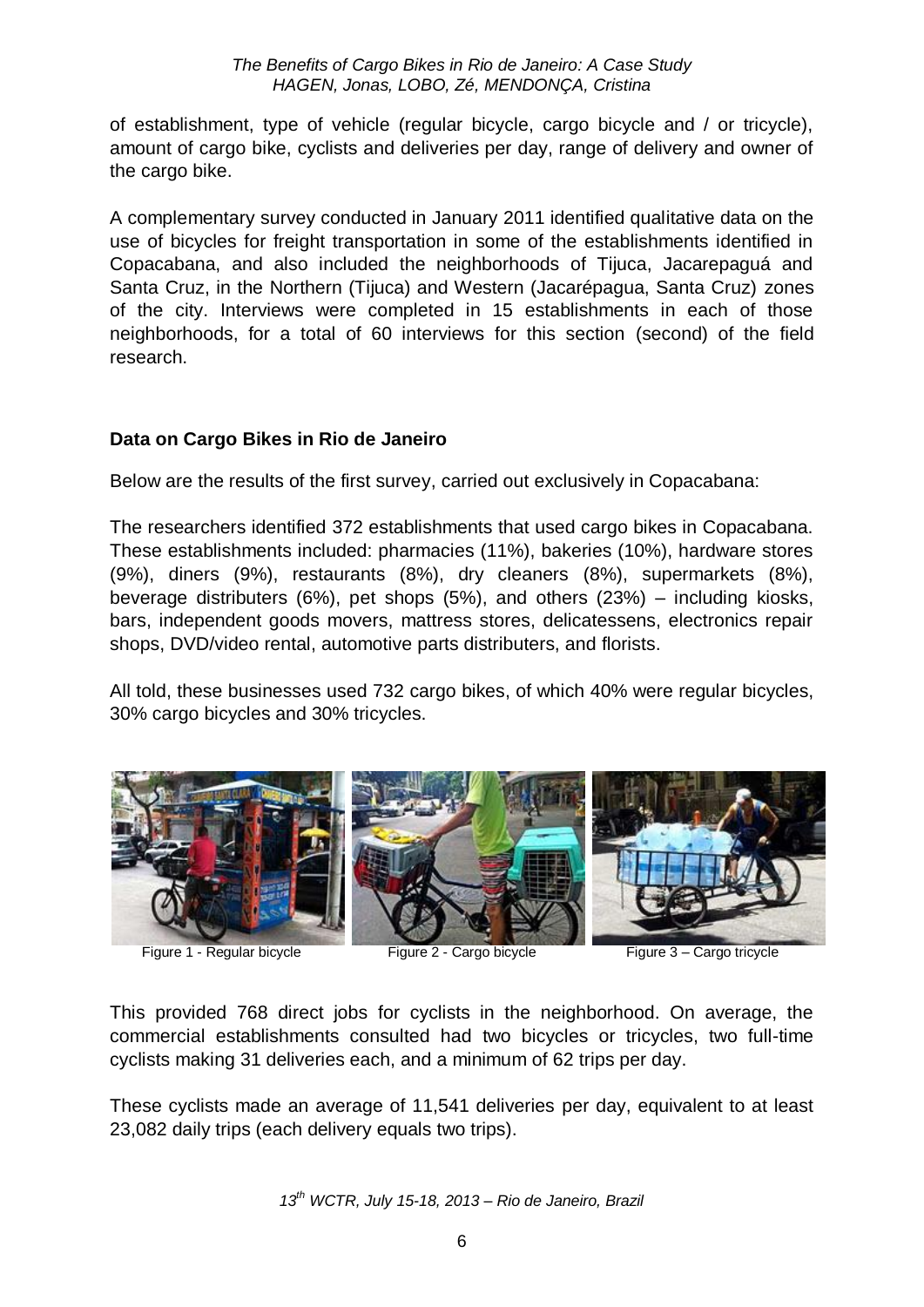

Figure 4 – Map of businesses that use delivery cycles in Copacabana

The second survey, designed to complement the data above and carried out in was complemented by a field survey in the neighborhoods of Copacabana, Tijuca, Jacarepaguá and Santa Cruz, gave the following results:

The largest group of trips by cargo bikes in these neighborhoods (29%) carried up to 25 kilos (55 pounds), 17% carried up to 50 kilos (110 pounds), 8 % up to 70 kilos (154 pounds), 21% up to 100 kilos (220 pounds), 8% up to 150 kilos (331 pounds), 13% up to 200 kilos (441 pounds), and 4% transported up to 250 kilos (551 pounds).

Survey respondents cited the following advantages for using cycles versus and motorcycles and vans: agility (44%), freight carrying capacity (24%), cost (24%) and environmental benefits (8%). This shows that the most important perceived advantage is the ability to quickly deliver products with cargo bikes, and that environmental benefits are a low priority for survey respondents.

Regarding accidents, 56% of respondents said they had never had accidents. Of those that did reports accidents, 82% of these were classified as "small accidents", and 8% as "serious accidents." Although this suggests that traffic safety is not an enormous concern for respondents, we think that a reported percentage of 8% "serious accidents" is significant.

With regards to improving safety conditions, the main suggestions given by survey respondents were: cycling infrastructure (47%), education campaigns (39%), reduced speeds for motor vehicles (10%) and improved signage (4%).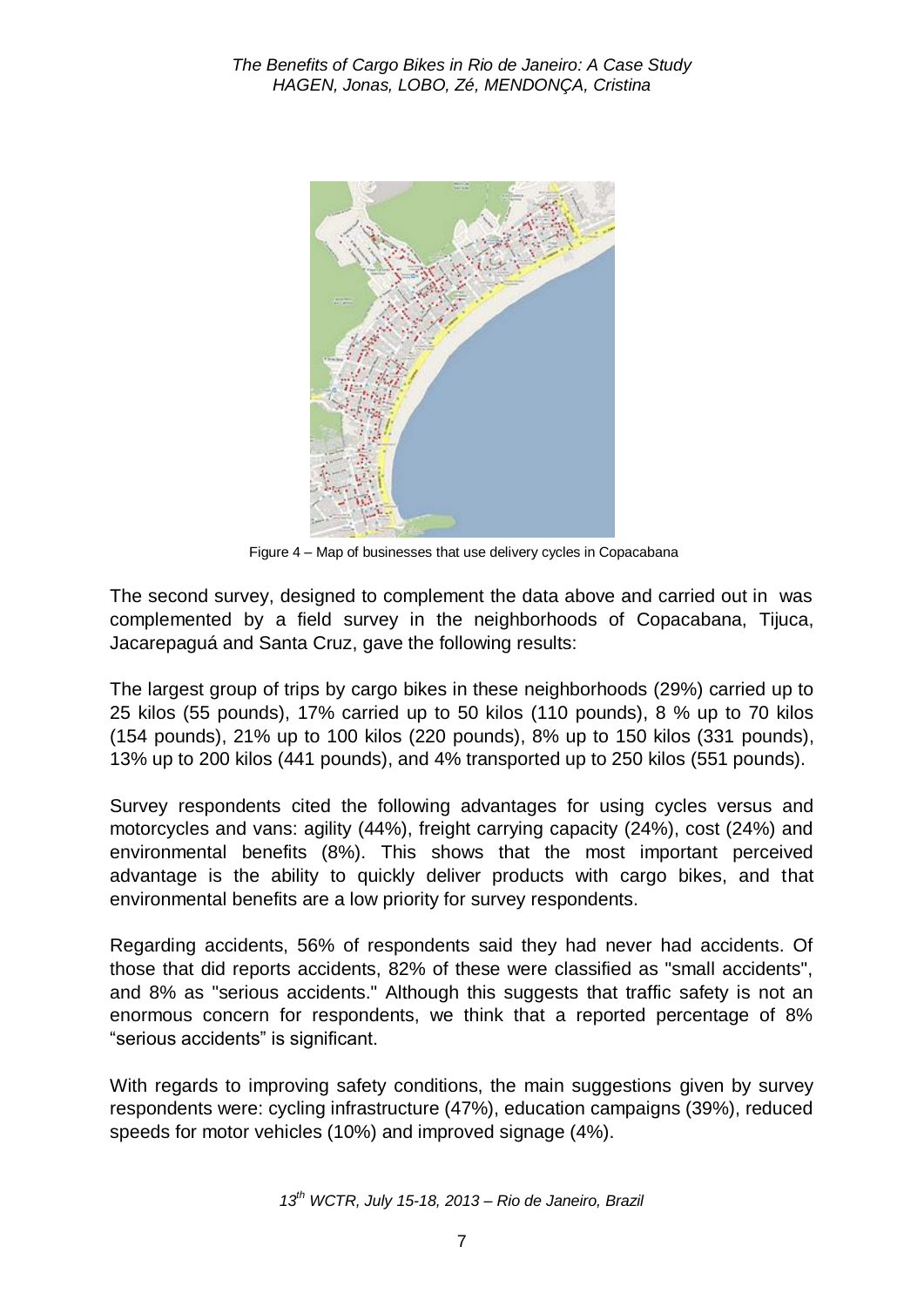Of the respondents, 42% said that their companies "would not function" (meaning that they would not be economically viable) without these vehicles.

#### **Benefits of cargo bikes in Rio de Janeiro**

Cargo bikes provide important benefits for the city of Rio de Janeiro, in terms of emissions, urban space, the local economy, public health, noise pollution, congestion and general quality of life.

#### *Emissions*

Had the 23,082 daily trips made by cargo bikes in Copacabana been made by motorized transportation, they would have generated significant emissions of greenhouse gasses and local pollutants. The authors calculated these emissions savings by substituting the trips made by bicycle (73%) by motorcycle (model year 2008, less than 150 cc) and those trips made by tricycles (23%) by vans (model year 2009, 1.3-8V). The authors concluded that delivery bicycles and tricycles in Copacabana alone generate annual savings of 286.5 tons of  $CO<sub>2</sub>$ , 4.3 tons of CO, 630 kilos of HC, and 358 kilos in NOx. These calculations are conservative, since the per-kilometer emissions levels for each type of vehicle were taken from published literature that assumes that the engines of these vehicles are perfectly tuned; in practice, the engines of motorcycles and vans driving in Brazilian cities are normally not well tuned, and thus create even more emissions. In addition, the cargo bikes do not emit any suspended particulate matter (soot), further improving local air quality versus motorized vehicles.

| <b>Emissions Factors</b>   | g CO/Km | g HC/Km | g Nox/ Km | g CO2/Km |
|----------------------------|---------|---------|-----------|----------|
| Motorcycle $2008 < 150$ cc | 1.1J    |         | 0.09      | 44.1618  |
| Van 2009, 1.3 - 8V         | 1.197   | 0.0431  | 0.104     | 1581     |
| Bike                       |         |         |           |          |

Table I – Vehicle emissions factors used

#### *Urban space*

We also calculated the space efficiency of cargo bikes due to their smaller size. A parking space for a motorcycle can be used for two bicycles and the parking space for a van can accommodate three tricycles. We calculated the parking space that would be needed to accommodate 515 motorcycles and 217 vans, versus the space needed to park the same amount of bicycles and tricycles, and concluded that nonmotorized delivery vehicles in Copacabana save  $9,600 \text{ m}^2$  of urban space; this is considerably larger than an average soccer field  $(7,140 \text{ m}^2)$ . This is a conservative estimate of the space savings, since it does not consider the additional space efficiency of cargo bikes versus vans and motorcycles in terms of travel lanes.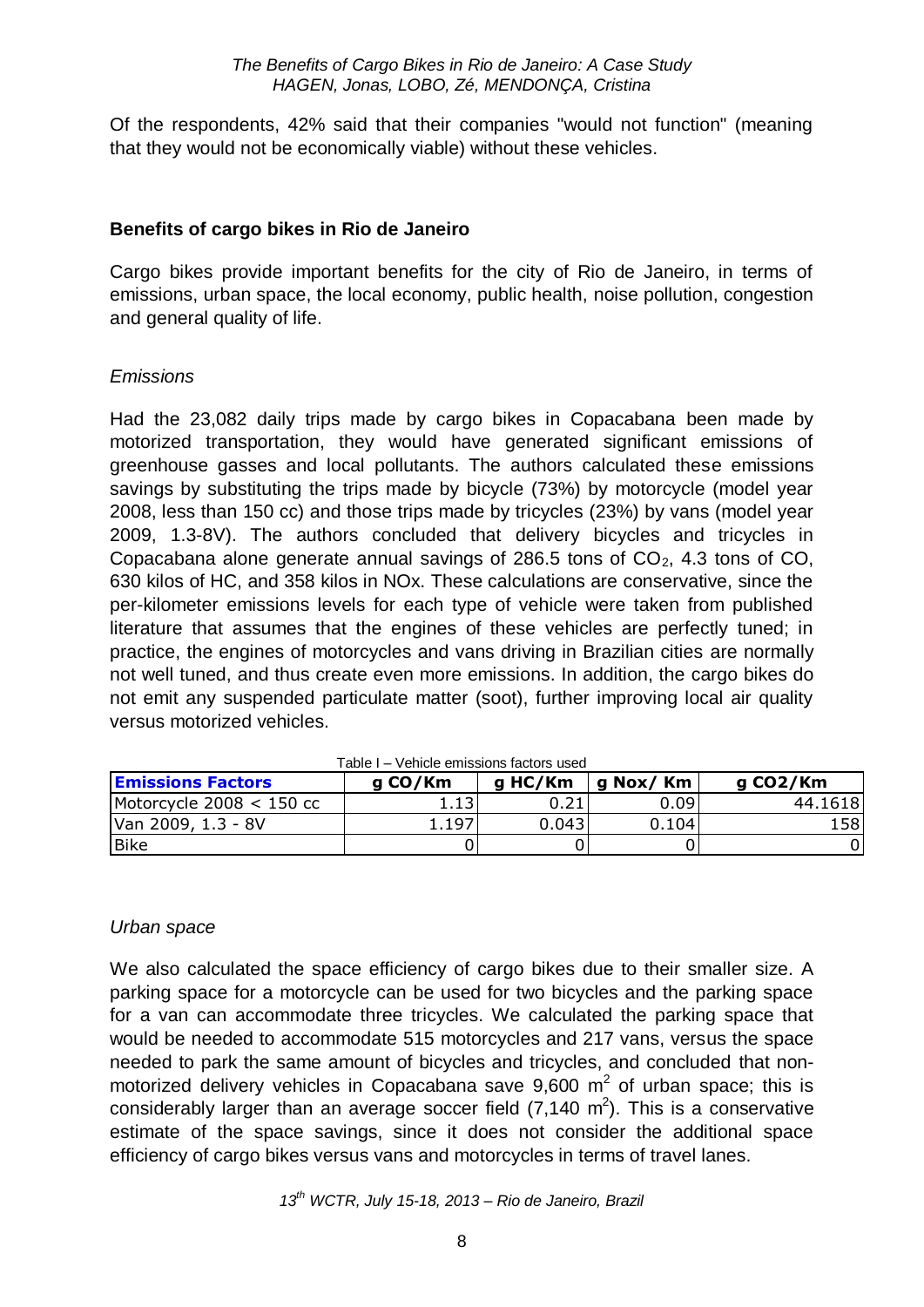### *Local economy*

Considering that 42% of the survey respondents said that their businesses would not be economically viable without cargo bikes, we can clearly appreciate the enormous importance of these vehicles to the economy of the city of Rio de Janeiro. In many cases these are small businesses, and are often run by lower-class entrepreneurs. The profit margin for these businesses is likely quite low. In this way, the cargo bikes are an important factor for the survival of the businesses and the livelihood of the cyclists. In this way, the cargo bikes provide economic opportunities and make important contributions to promoting social equity in the city.

### *Public health*

Cargo bikes also provide important benefits to public health in terms of reduced traffic deaths and injuries. Although we did not quantify these benefit thoroughly, our initial comparisons with data on traffic deaths and injuries suggest that the benefits of cargo bikes could be considerable. Using data from the São Paulo Prefecture (CET, 2010) we used a simple proportion of the populations of Rio and São Paulo and data on deaths of cargo motorcyclists in the former city to estimate that the use of bicycles instead of motorcycles for deliveries saves 29 lives per year in the city of Rio de Janeiro. Of course, there are many more factors involved (land use, trip frequency, trip length, vehicle speeds, etc), and this comparison is simplistic. However, we feel that these preliminary findings alert us to the possibility that cargo bikes make an important contribution to avoiding traffic deaths and injuries in Rio de Janeiro.

### *Noise pollution*

Although this study did not quantify the noise pollution savings generated by humanpowered motor vehicles, the authors suspect that these are significant and recommend additional studies related to this subject. Although it is anecdotal, visitors to São Paulo immediately notice the cacophony of motorcyclists beeping as they ride through traffic; this undoubtedly raises stress levels for visitors and residents alike. The World Health Organization identified the potential negative consequences for the quality of life and health of people from the traffic noise pollution in cities (WHO, 2002) and certainly the cargo bikes of Rio de Janeiro (silent), with 23,082 trips per day only in Copacabana, contribute significantly to noise reduction throughout the city.

### *Congestion and quality of life*

Because each cargo bike represents either a van or motorcycle that does not travel in the city, the savings in travel lane space are considerable. This undoubtedly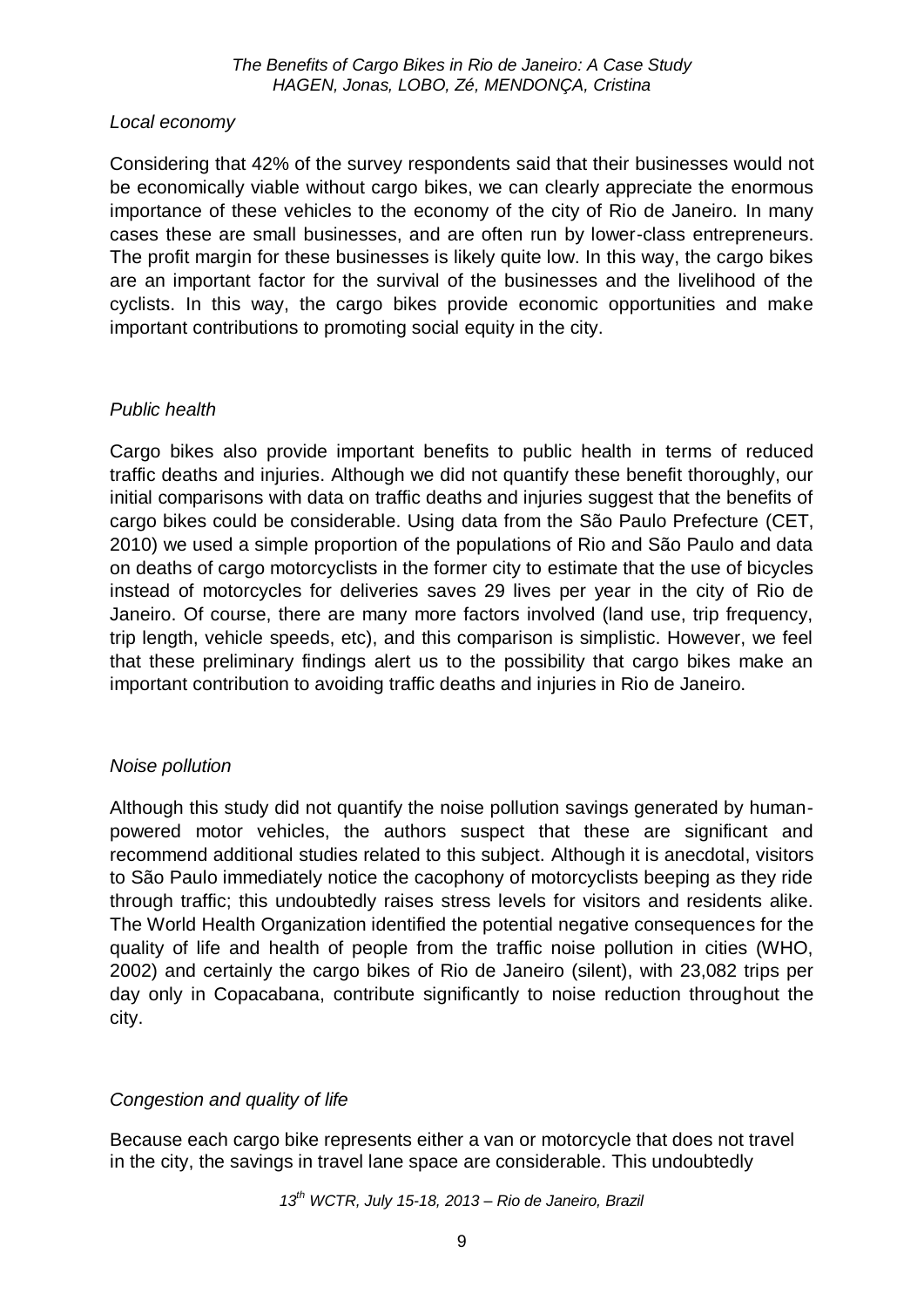contributes to lower levels of traffic congestion for motorized vehicles. Also, having quiet, zero emissions, space-efficient vehicles undoubtedly increases quality of life in the city. Having fewer motorized vehicles taking up space, at times moving very quickly, making noise and emitting toxic pollutants undoubtedly affects life in Rio de Janeiro on a positive way. While we do not quantify the quality of life gains thoroughly in this paper, this is an important issue for further research.

### **COMPARISON OF CARGO BIKES IN RIO DE JANEIRO WITH EUROPE AND THE US**

While there are some similarities between the practice and context of cargo bikes in Rio de Janeiro and in US and European cities, the differences are perhaps even more striking. These include:

*Quantity -* It appears that cargo bikes are much more widespread in Rio de Janeiro. The largest cargo bike service that we know of, La Petite Reine in France, owns a total of 80 cycles that operate in 4 cities. There are almost 10 times as many cargo bikes (732) in the neighborhood of Copacabana alone.

*Cost advantages -* Although the cost advantages of cargo cycles versus motorized vehicles are important to the operators encountered in the developed country cities, in Rio de Janeiro they appear to be *crucial* to the existence of the businesses themselves. This suggests that the cargo bikes play a fundamental role in the local economy – that without them, many small businesses would not be viable under their current configuration. In this way, cargo bikes play an enormous role in the local economy.

*Ecological aspects* – of cargo cycles, so important to the companies in London, Paris and New York, is much less important for the respondents to our survey (only 8% cited the environmental advantages in Rio). Related to this, cargo cycles in Rio do not make use of advertising space on the vehicles, as is done in London and Paris, perhaps because the ecological aspect of cargo bikes is not as appreciated in Rio.

*Government support –* While the governments of Paris, London, and New York City have been supportive of cargo bikes (by establishing a UMC, studying the feasibility of cargo bikes, and investing money in a fledgling cargo bike delivery company, respectively), the government in Rio de Janeiro has not done anything to stimulate the thousands of cargo bikes that operate in their city every day, beyond implementing on-street bicycle infrastructure. This is not to underestimate the importance of bicycle infrastructure or to admonish the government of Rio, but simply to point out that cargo bikes are a purely private-sector phenomenon (besides the use of cargo bikes by the Federal postal company, *Correios*).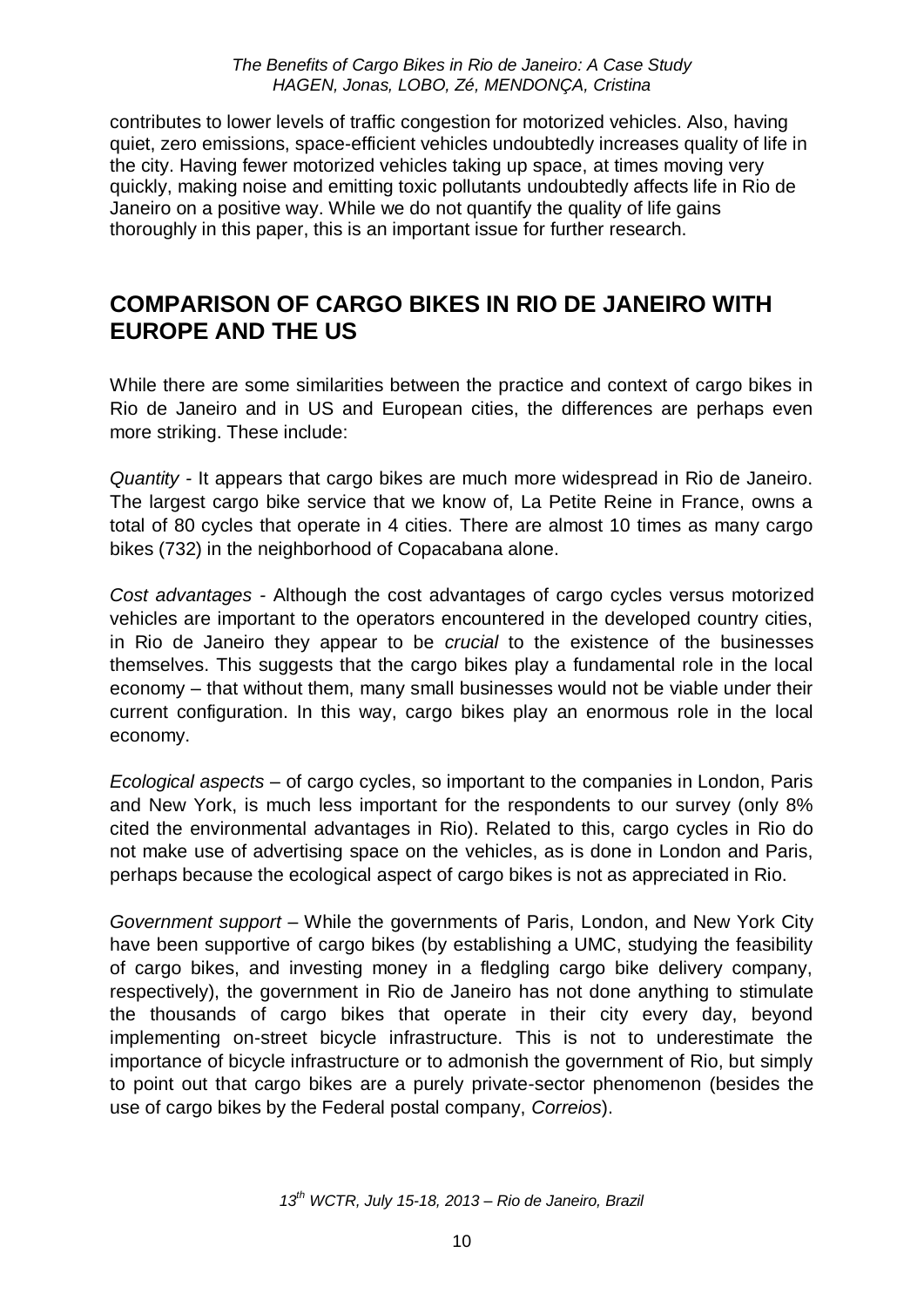The above comparisons highlight the lack of recognition by the general public or government of the important contribution to economic activity, urban ecology and livability in Rio de Janeiro. The road-using public generally perceives cargo bikes to be a nuisance and does not appreciate the benefits that they bring to the city. The following section outlines possible measures to remedy this situation.

### **POLICY RECOMMENDATIONS**

Due to the multiple benefits of cargo bikes to the local environment, public health, economic activity and quality of life in the city, the proportion of this mode of transport relative to trips by motorized vehicles should be increased in Rio de Janeiro, and in other large, medium and small cities of Brazil.

Cycling could also help reduce carbon emissions originated in the city of Rio de Janeiro, as transportation accounts for 52% of the emissions in the energy sector, representing the largest source of such emissions (COPPE/Centro Clima, 2011). According to the Municipal Climate Change Law No. 5248/2011, the goal of the City is to reduce carbon emissions by 20% by 2020; an increase in the use of clean vehicles (bicycles and tricycles) would be a particularly effective measure to meet this goal.

According to the most recent origin/destination survey for the city of Rio da Janeiro, bicycle trips represent 2% of total trips in the city, and 3.2% of trips in the metropolitan area (Rio de Janeiro State Secretariat of Transportation, 2005). Throughout Brazil, 7% of all trips are made by bicycles (IPEA, 2007). An option for the city of Rio is to consolidate and expand the municipal government's project "Rio Capital da Bicicleta" ("Rio, the Biking Capital") to gradually increase the percentage of trips made by bicycle over the coming years. A reasonable goal could be to achieve 20% bicycle modal share by 2030. Other Brazilian cities could have similar goals. That number is realistic given that in some cities in Brazil, like Santos in the state of São Paulo, 15% of trips are currently made by bicycle. (Governo, 2007).

The following measures would stimulate the use of bicycles in general, and cargo bikes in particular, in Rio de Janeiro and Brazil:

*Infrastructure –* The city of Rio de Janeiro has doubled its bicycle infrastructure from 150 to 300 km from 2008 to 2012. This includes bike lanes (physically segregated and on-street), sharrows and shared sidewalks. Although the quality of these facilities varies greatly, the city's efforts are to be commended and this initiative should continue.

The two bike lanes implemented in Copacabana since 2008 also represent an excellent cost/benefit ratio. These cost R\$ 57.000, approximately US\$ 31,666, per km (M.L. Navarro, personal communication, 18 August 2009).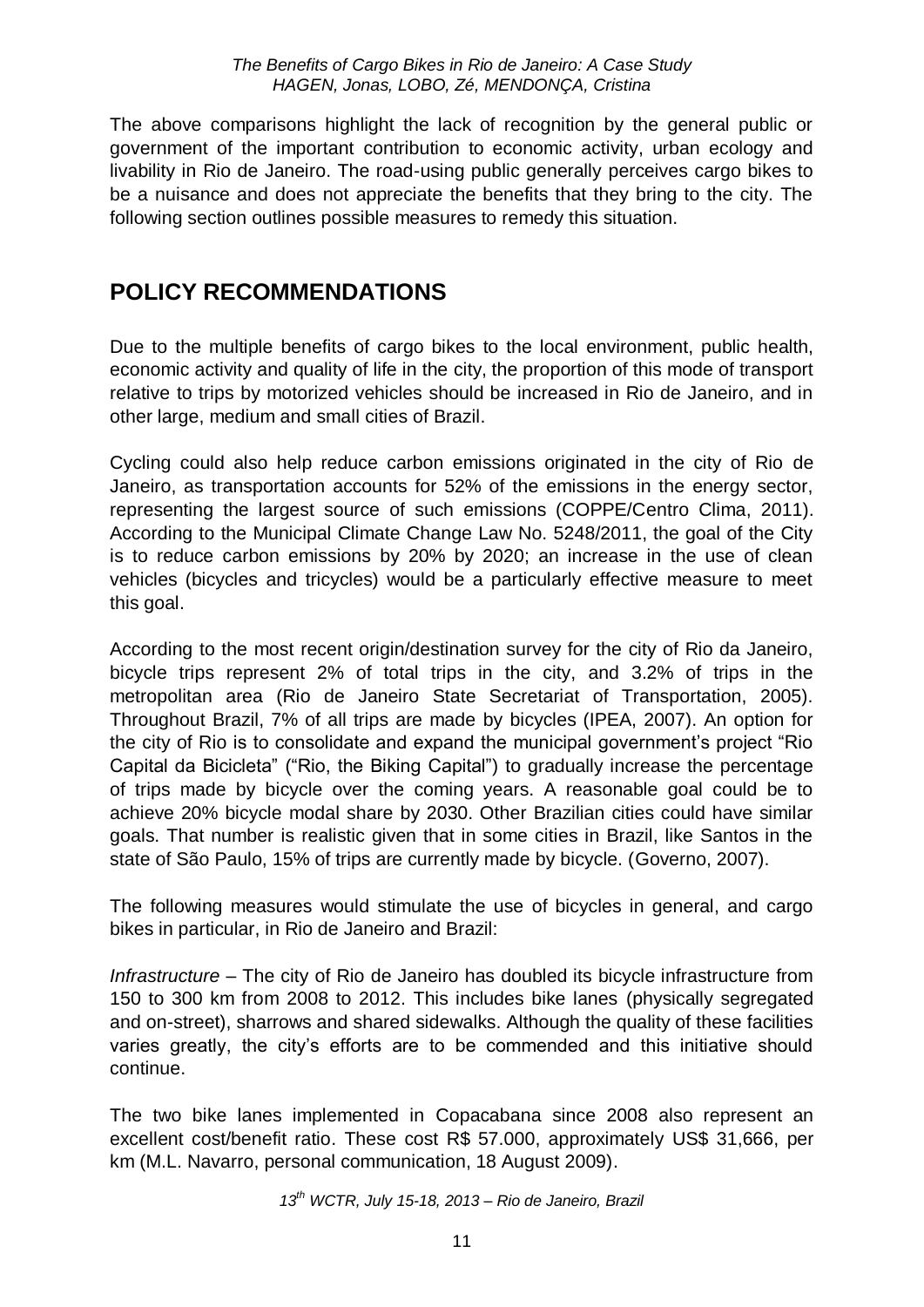Additionally, the slow speed zone (maximum 30 km/hour - called "Zone 30") implemented in 2009 in 70% of streets in Copacabana is an excellent measure, and has created better conditions for cyclists at a very low cost (approximately R\$ 3.675 approximately US\$2,041 - per km) and with a very short implementation time (3 days) (M.L. Navarro, personal communication, 03 December 2009). Slow speed zones have since been implemented in 10 other areas of Rio de Janeiro (in 2010, in Anchieta, Bangú, Campo Grande, Del Castilho, Grajaú, Ilha do Governador, Ipanema, Jacarépaguá, Santa Cruz, in 2011, in Centro).

These measures (slow speed zones and bicycle lanes) should be implemented wherever possible in Rio de Janeiro, and in all Brazilian cities.

Designated bicycle parking has also become more commonplace in Rio de Janeiro, and since 2012, a well-designed bicycle rack has been used. Bicycle parking should also be expanded throughout the city.

*Educational campaigns* – These would help elevate levels of cycling if carried out consistently throughout the city. A specific campaign could target cargo bikes in order to improve their conduct in the streets and their perception by the public. For example, a campaign could seek to educate cargo bike operators on proper road etiquette, and at the same time, educate the public about the environmental benefits of the cargo bikes. This could be particularly appealing in Rio de Janeiro, where ecological consciousness is growing, as evidenced by high portion of votes that go to the green party in national and municipal elections.

*In newly built areas -* To encourage the use of cycling in general, and cargo bikes in particular, in new areas of Rio de Janeiro and other Brazilian cities, these areas should have urban design characteristics similar to those of Copacabana, including: high residential density, minimum or no setback requirements, high buildable area ratios<sup>2</sup> (up to 50%), and shops at street level. As in Copacabana, the streets in newly-developed areas should have up to a maximum of four lanes for motorized vehicle traffic. Blocks should be at most 100 meters long, with some streets exclusively for pedestrians and cyclists.

Urban development dominated by residential towers and shopping malls, with wide streets and ample parking for motorized traffic, should be avoided, as this urban design discourages trips by more sustainable modes of transport, such as cycling and walking. Since the wide availability of parking spaces for cars is a major incentive for using these vehicles, there should be no minimum requirements for car parking in new residential and commercial buildings.

<sup>1</sup>  $2$ The percentage of a building's footprint related to the entire lot.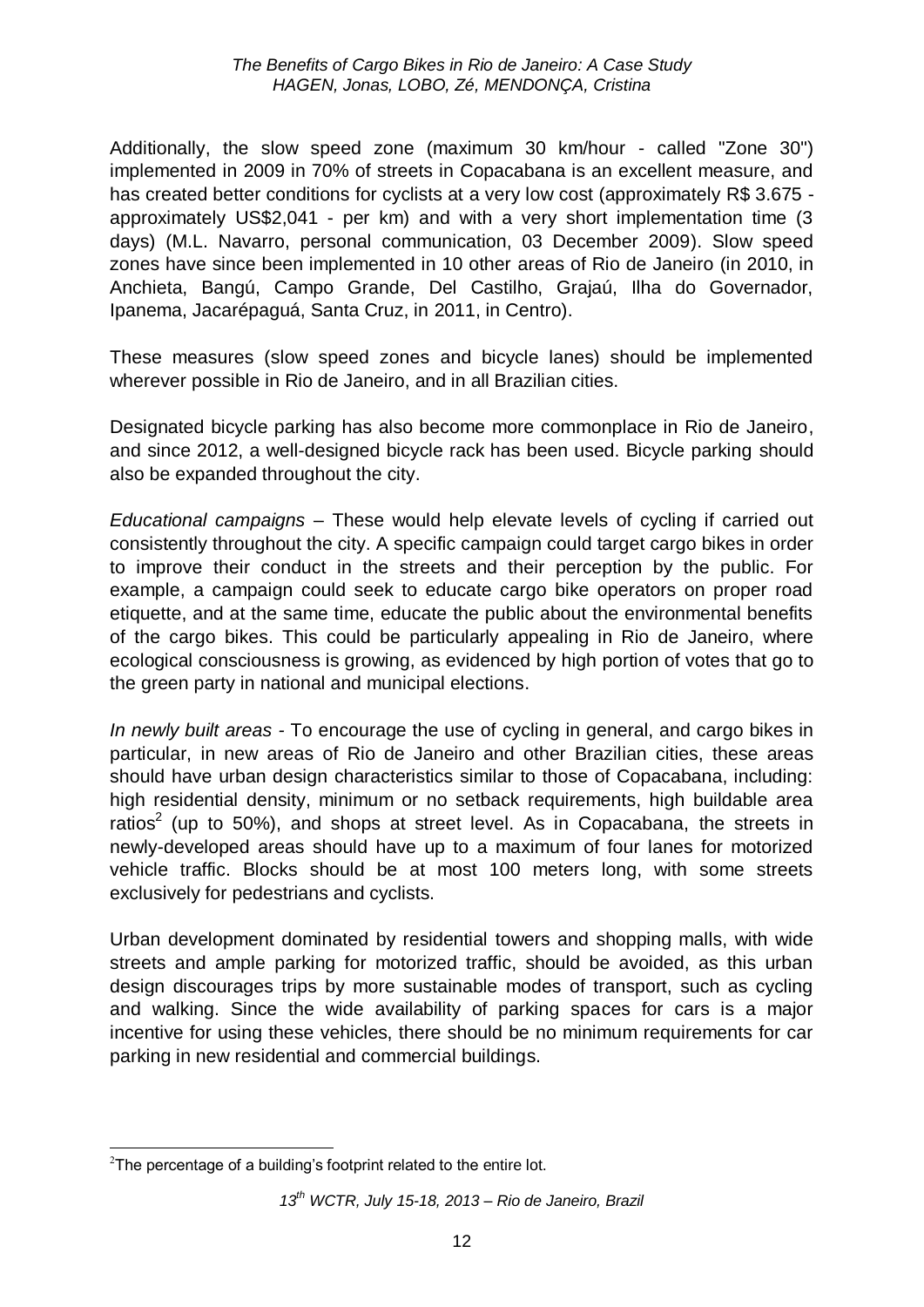# **CONCLUSION**

Cargo bikes are an excellent choice for the delivery of goods over short distances and should be further integrated into the busy streets of Rio de Janeiro and in cities throughout Brazil. The high number of trips made by bicycles and cargo tricycles in Rio de Janeiro (with 23.082 daily trips in the neighborhood of Copacabana alone) provide significant benefits in terms of emissions of greenhouse gases, urban space, and economic activity. Due to these benefits, we suggest that the participation of bicycles in general (not only for goods deliveries, but for all types of trips) in the modal matrix of Rio de Janeiro be increased from 2% in 2002 to 20%, for example, by 2030, with similar goals for other Brazilian cities. In order to achieve this, all levels of government in Brazil (federal, state, and municipal) should increase support for infrastructure and campaigns to improve road safety and comfort for cyclists, and new urban areas should have urban design characteristics that encourage cycling.

# **ACKNOWLEDGEMENTS**

The second survey that appears in this paper (interviews conducted in was collected Copacabana, Jacarépaguá, Santa Cruz and Tijuca) had the financial support of the Institute for Transport and Development Policy (ITDP), and we would like to thank ITDP for their contribution. Parts of the data in this paper appeared in the exhibit that ITDP organized called "As Cidades Somos Nós" (Our Cities, Ourselves) that was held in the Centro Cultural dos Correios, Rio de Janeiro, February-March 2011.

# **REFERENCES USE HEADING 2 STYLE FOR THESE HEADINGS**

B-Line Homepage. Retrieved at http://b-45 linepdx.com on July 15, 2011 in Conway 2011

COPPE/Centro Clima (2011). Inventário e Cenário de Emissões dos Gases do Efeito Estufa da Cidade do Rio de Janeiro, 3.

CETESB (2009). Relatório de qualidade do ar no estado de São Paulo.

Companhia de Engenharia de Tráfego – CET (2011). Acidentes de trânsito fatais em São Paulo – 2010. Available at<http://www.slideshare.net/chicomacena/relatrio-de-acidentes-detrnsito-fatais-em-2010-da-cet>, Retrieved on July 18, 2011.

FGV, FundacaoGetulio Vargas and WRI - World Resource Institute.Brazil GHG Protocol methodology .Specifications Brazilian GHG Protocol Program, 2nd edition. Retrieved at <http://fgv.br/ces/ghg/>, on 10 July 2011.

Governo do Estado de São Paulo, Pesquisa Origem e Destino RMBS (Região Metropolitano Baixada Santista) (2007).Available at:

[http://www.saopaulo.sp.gov.br/spnoticias/lenoticia.php?id=100095.](http://www.saopaulo.sp.gov.br/spnoticias/lenoticia.php?id=100095) Retrieved on June 11,2011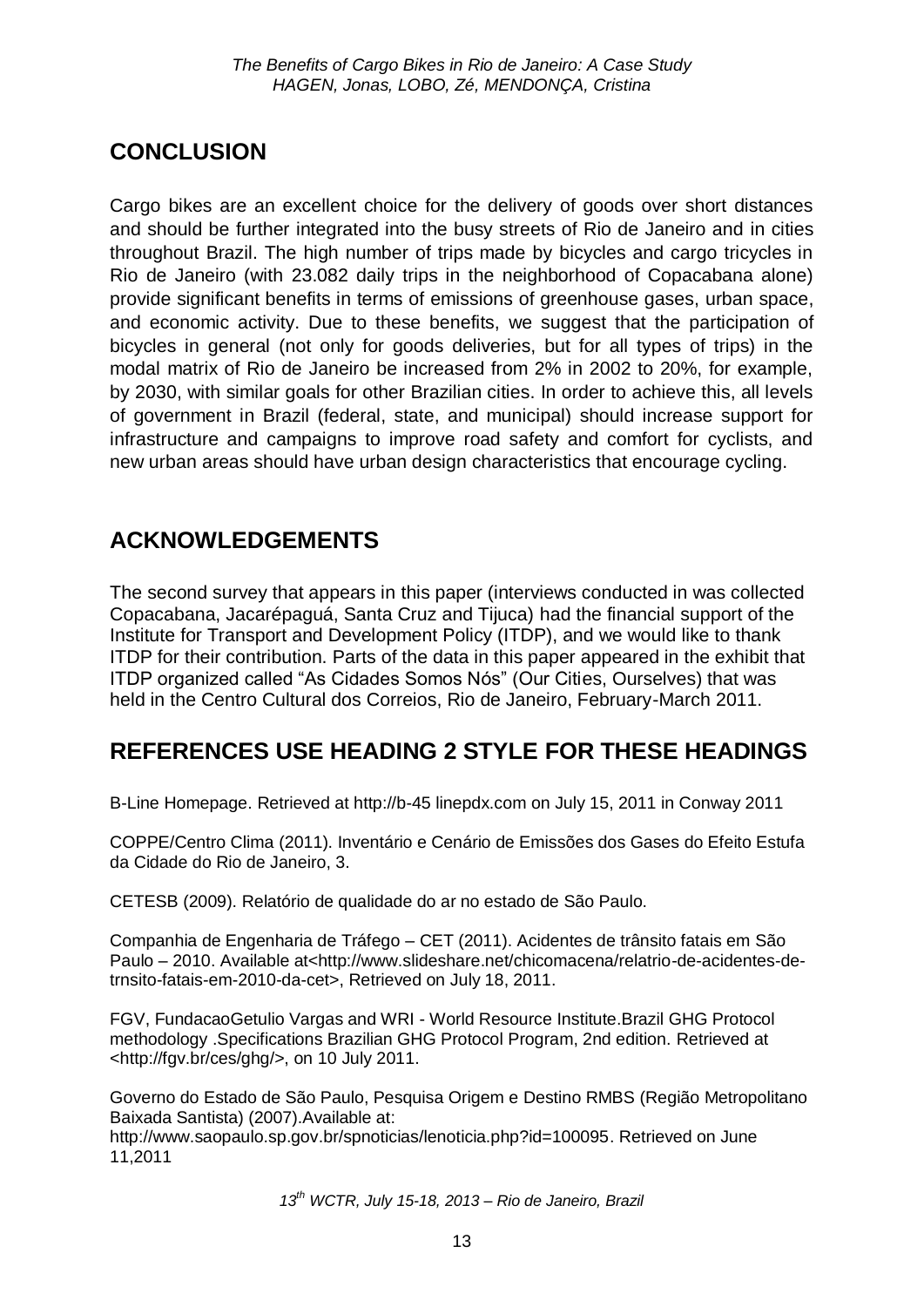IBAMA (2011). ProconveProgram / Green Note. Retrieved at <http://servicos.ibama.gov.br/ctf/publico/sel\_marca\_modelo\_rvep.php>. on 5 January 2011.

IBGE (2010).Census. Retrieved at <http://www.sidra.ibge.gov.br/cd/cd2010sp.asp>. on July 27, 2011.

IPEA - Institute of Applied Economic Research (2011). SIPS – Sistema de Indicadores de Percepção Social – Mobilidade Urbana – Janeiro de 2011<sup>3</sup>. Retrieved at http://bit.ly/fNDYqY. on July 27, 2011.

ITDP, Our Cities Ourselves 10 Principles for Transport in Urban Life (2010).

Katz, M. Startup Courier Company Connects Small Businesses Amid NYC Tech Boom, Dnainfo.com, Retrieved 15 February 2013 from http://www.dnainfo.com

Metro Pedal Power Homepage. Retrieved at [http://metropedalpower.com](http://metropedalpower.com/) on July 15, 2011. in Conway 2011

Miller, S. (2013, February 19) Can Cargo Bike Delivery Flourish in NYC? Streetsblog.com. Retrieved 19 February, 2010 from http://www.streetsblog.org

Mühlbacher, S. (2010). Master Thesis: Bicycle Logistic – Potential for Bicycle Delivery Transport in Graz, FH Johanneum Kapfenberg

Municipal Law No. 5.248/2011 (2011). Municipal law on Climate Change. Retrieved at <http://bit.ly/n1jYoJ>.Retrieved on July 27, 2011.

O'Connor, C. (2011). Cargo bikes gain traction in western US. Transport Topics, (3940).

Secretaria Estadual dos Transportes do Governo Estadual do Rio de Janeiro (2005). Plano Diretor de Transporte Urbano da Região Metropolitana do Rio de Janeiro

Schoemaker, J. et.al. (2004) BESTUFS II (Best Urban Freight Solutions); Quantification of Urban Freight Transport Effects I. in Reiter

Pedal Express Homepage. Retreived at [http://www.pedalexpress.com](http://www.pedalexpress.com/) on July 15, 2011 in Conway 2011

Pedalers Express Webpage. Retrieved at [http://www.catoregon.org/projects/pedalers](http://www.catoregon.org/projects/pedalers-express/)[express/](http://www.catoregon.org/projects/pedalers-express/) on February 15, 2013

Pedal Co-Op Homepage. Retrieved at [http://www.pedalcoop.org](http://www.pedalcoop.org/) on July 15, 2011. in Conway 2011

Portugal, F. C. A (2007). Influência da Legislação no Transporte Urbano de Carga na Cidade do Rio de Janeiro.<sup>4</sup> Masters dissertation in transportation engineering, COPPE/ UFRJ

Riehle, E.B. (2012) Cargo Bikes ar Transportation Vehicles for Urban Freight Traffic, Master's Thesis, TU Dortmund University, available at [http://www.ecf.com/wp](http://www.ecf.com/wp-content/uploads/master-thesis-Ernst-Riehle_synopsis.pdf)[content/uploads/master-thesis-Ernst-Riehle\\_synopsis.pdf,](http://www.ecf.com/wp-content/uploads/master-thesis-Ernst-Riehle_synopsis.pdf) retrieved on 26.02.2013

<sup>1</sup>  $3$  SIPS - System of Social Indicators of Perception - Urban Mobility - January 2011

<sup>&</sup>lt;sup>4</sup> Influence of Legislation on Urban Freight Transportation in the city of Rio de Janeiro.